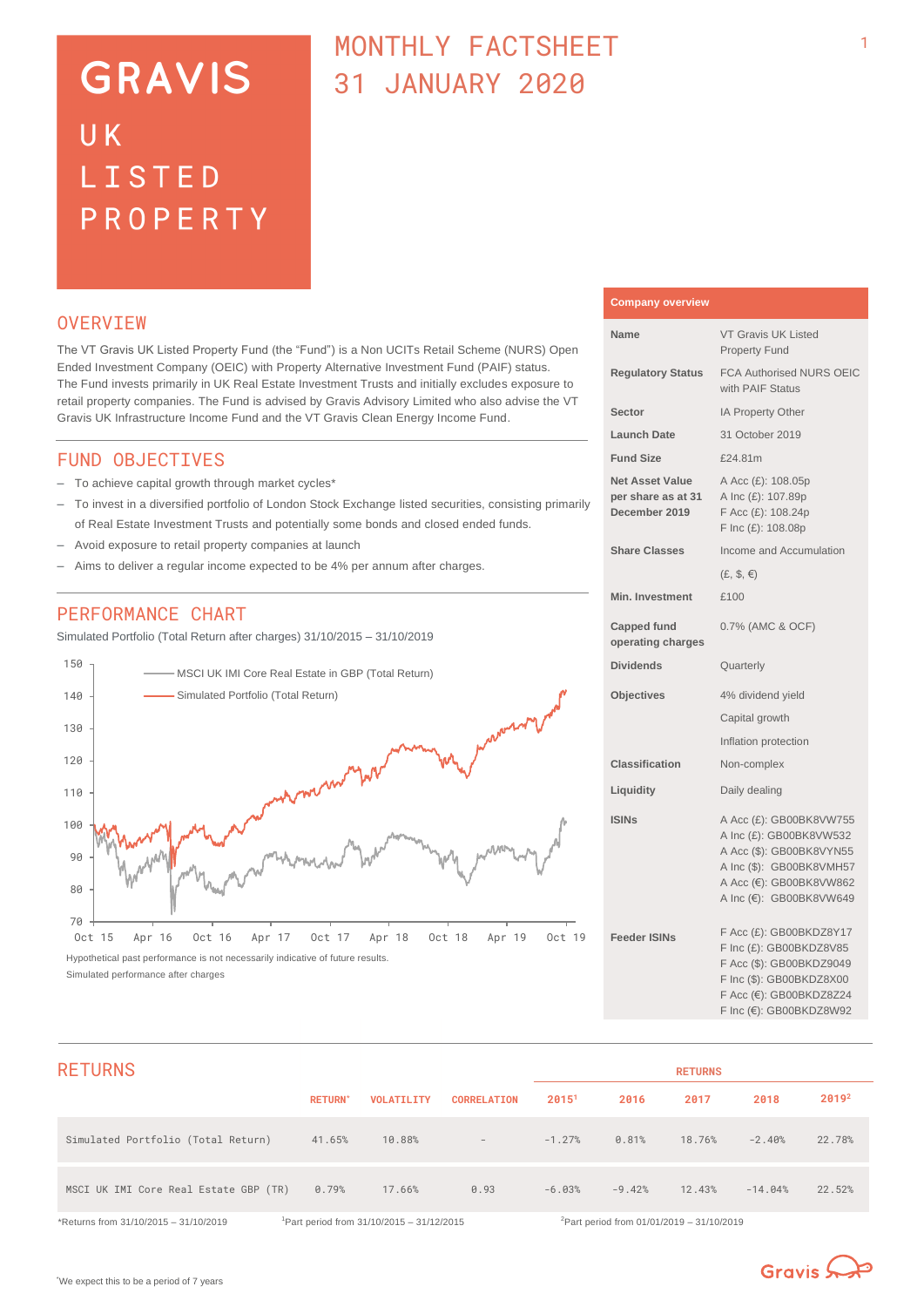# **FUND ADVISER'S REPORT THE EXAMPLE ADVISER'S**

The Fund has taken steps to minimise climate change risk by investing in REITs that typically own higher EPC rated assets or have a clear strategy to improve overall EPC rating of their portfolios.

Over the course of January, the NAV of the Fund increased to 108.0496p (A Acc), net of fees and expenses.

The strategy of the Fund is to invest in a diversified portfolio of real estate companies that are likely to benefit from four strong socio-economic mega trends: ageing population, digitalisation, generation rent and urbanisation. The Fund simultaneously minimises portfolio exposure to the challenging consumer trends currently affecting retail real estate, especially shopping centres.

Overarching these mega trends is climate change, a crucial factor that has become increasingly important in determining the prospects for real estate assets. It is estimated that the energy needs of businesses are responsible for a quarter of UK CO2 emissions. Climate change and increasing regulations necessitate that commercial real estate owners incorporate environmentally sustainable practices into property development, maintenance, and operation. One of the key attributes of the Fund is a preference for investing in real estate investment trusts (REITs) which own higher quality assets managed by environmentally conscious property experts.

One standardised measure of environmental performance is the Energy Performance Certificate (EPC). These certificates have important investment implications for commercial properties, particularly with regards to the ability to generate and sustain rental income. Mandated by government, EPC certificates rate properties on a scale running from A to F. The government has set a target of reaching a minimum B rating for commercial properties by 2030 – an ambitious target considering that approximately 65% of UK commercial real estate is currently rated D or lower. In order to progress towards this goal, the government has introduced minimum energy efficiency standards (MEES)

that require commercial properties to have at least an E rating by 2023 in order to lease or re-lease the building. To reach the 2030 target, the government has mapped a trajectory which shows MEES becoming progressively more stringent. As a result, lower rated properties not only represent a potential risk to the environment, but also represent an increasing investment risk with potentially lower occupancy levels and higher maintenance capex. Simply put, the obsolescence risk of older buildings is likely to increase.

Since inception, the Fund has actively taken investment steps to minimise this obsolescence risk by investing in real estate companies that typically own higher EPC rated assets or have a clear strategy to improve the overall EPC rating of their portfolios. For example, the Fund invests in Big Yellow Group, an owner and operator of self-storage properties, 98% of which already have EPC ratings of between A to C; and Impact Healthcare REIT, an owner of care homes, 80% of which have EPC ratings between A to C.

Looking ahead, energy efficient buildings, increasingly of the type developed and owned by REITs, may well end up producing better risk adjusted returns. This outperformance is likely to be driven by a combination of tenants actively choosing to occupy environmentally friendly buildings and investors reallocating capital towards these higher quality assets. On this basis, the Fund will maintain its preference for investing in those companies that own the better buildings.

#### Matthew Norris, CFA

Fund Adviser Gravis Advisory Ltd matthew.norris@graviscapital.com

Gravis Advisory Limited is owned and managed by Gravis Capital Management Ltd ("Gravis").

Gravis was established in May 2008 as a specialist investor in property and infrastructure and now manages c.£3.2bn of assets in these sectors in the UK.

Gravis Advisory Limited is Investment Adviser to the c.£573m VT Gravis UK Infrastructure Income Fund, which is one of the only OEICs focusing on investment in the UK's infrastructure sector.

#### **Fund Advisers**

**Matthew Norris, CFA** is the lead adviser to the VT Gravis UK Listed Property Fund.

Matthew has more than two decades investment management experience and has a specialist focus on real estate securities.

He served as an Executive Director of Grosvenor Europe where he was responsible for global real estate securities strategies. He joined Grosvenor following roles managing equity funds at Fulcrum Asset Management and Buttonwood Capital Partners.

Matthew holds a BA (Hons) degree in Economics & Politics from the University of York, the Investment Management Certificate and is a CFA charterholder.

He also provides expert input to research projects run by EPRA, which focus on the importance of emergent real estate sectors.

**Nick Barker** is the strategic adviser to the fund. Nick is the lead manager of the c.£900m GCP Student Living REIT.

He is a qualified member of RICS and headed up the Alternative Property division at Schroders.

Nick joined Gravis in 2016 and has accumulated over 16 years of investment experience in the property sector.

### REITS BRIEFING<sup>1</sup>

- A UK Real Estate Investment Trust (REIT) is a London Stock Exchange listed closed ended publicly traded company that provides investors with tax efficient exposure to property assets.
- A REIT can invest in a wide variety of property.
- REIT Shares can be traded daily without the liquidity risk often experienced by open ended funds which own direct property.
- UK REIT status exempts the company from corporation tax on profits and gains from UK qualifying property rental businesses.
- A UK REIT must distribute at least 90% of its taxable income to investors. Distributions are treated as property rental income rather than dividends. Taxation of income from property is moved from the corporate level to the investor level, benefitting ISA, SIPP and Bond investors.